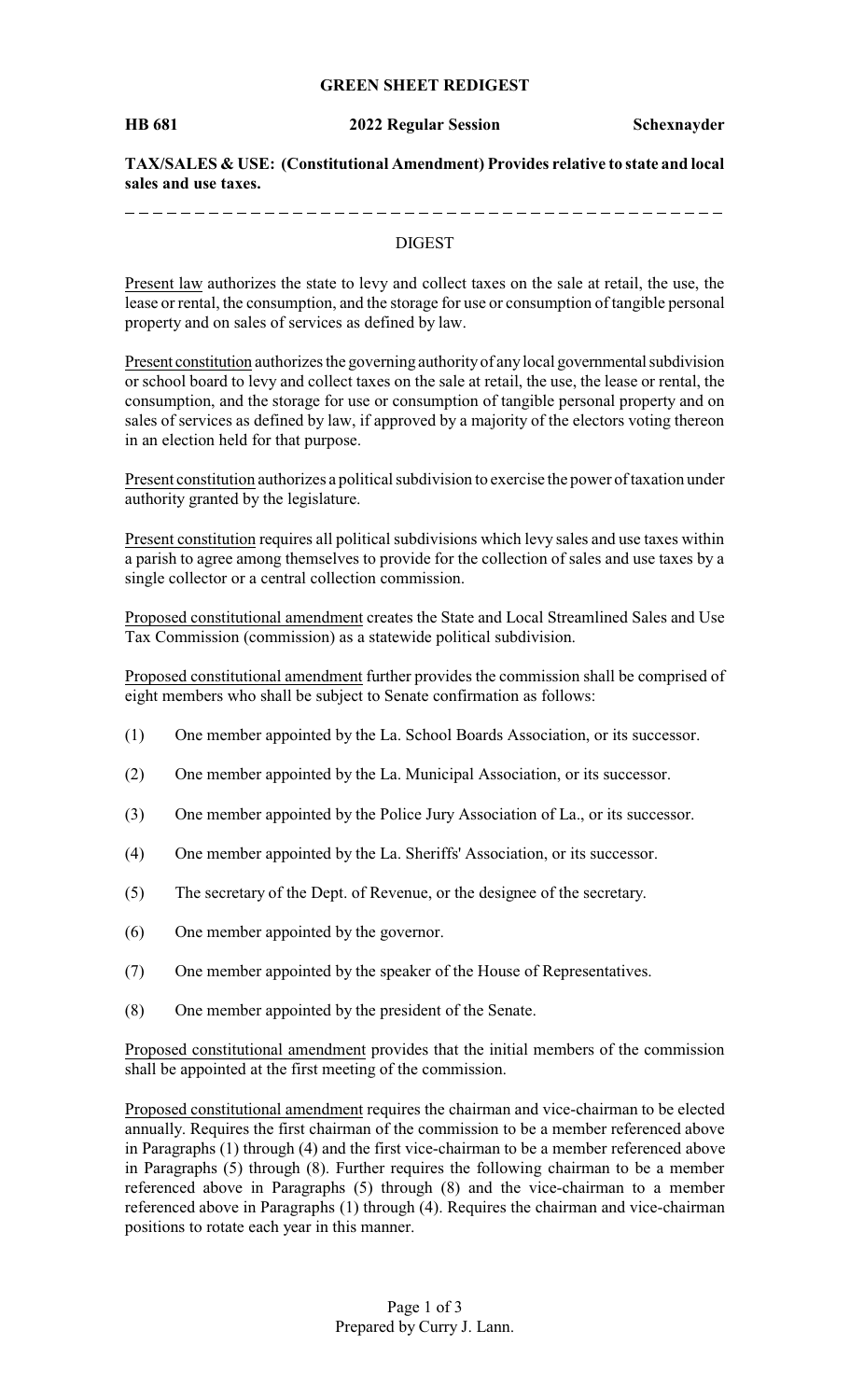Proposed constitutional amendment provides that the first meeting of the commission shall be called by the speaker of the House of Representatives no later than one year following the enactment of statutory provisions pursuant to proposed constitutional amendment.

Proposed constitutional amendment provides that the duties and obligations of the commission shall be determined by law and requires a two-thirds vote of the legislature to enact any statutory provisions relative to the duties, funding, or obligations of the commission.

Proposed constitutional amendment further provides beginning on the effective date of statutory law enacted pursuant to proposed constitutional amendment, the provisions of the present constitution related to the local collection of sales and use taxes shall cease to be effective and shall be inapplicable and inoperable for the limited purposes of the commission's duties as set forth in proposed constitutional amendment.

Proposed constitutional amendment provides that absent the enactment of statutory provisions pursuant to proposed constitutional amendment, local sales and use tax collection shall be as provided for in the present constitution and state sales and use tax collection shall be as provided by present law.

Proposed constitutional amendment provides that the commission shall provide for streamlined electronic filing and electronic collection of all sales and use taxes levied within the state. Further provides for prompt remittance of all monies collected and specifies that monies collected shall be the property of the respective taxing authority levying the tax.

Proposed constitutional amendment requires the commission to issue policy advice and to develop rules, regulations, and guidance to simplify and streamline the audit process for sales and use taxpayers.

Proposed constitutional amendment requires the commission to be funded by both state and local sales and use tax revenues considered by the commission to be reasonable and necessary costs of administration and collection of sales and use taxes not to exceed 0.5% of the total amount of state and local sales and use tax collected by the commission.

Proposed constitutional amendment provides that one year following the first meeting of the commission, the La. Sales and Use TaxCommission for Remote Sellers and the La. Uniform Local Sales Tax Board shall be abolished.

Proposed constitutional amendment provides that the powers, duties, functions, and responsibilities of these entities shall be transferred to the commission. Provides that any reference in law to the La. Sales and Use Tax Commission for Remote Sellers and the La. Uniform Local Sales Tax Board shall be deemed to apply to the commission. Further provides that all books, papers, records, actions, property, and employees of La. Sales and Use Tax Commission for Remote Sellers and the La. Uniform Local Sales Tax Board shall be transferred to the commission.

Proposed constitutional amendment provides that the adoption or amendment of any administrative rule of the commission shall require a vote of two-thirds of the members and shall be in accordance with the provisions of the Administrative Procedure Act.

Provides for submission of the proposed amendment to the voters at the statewide election to be held Nov. 8, 2022.

(Adds Const. Art. VII, §3.1)